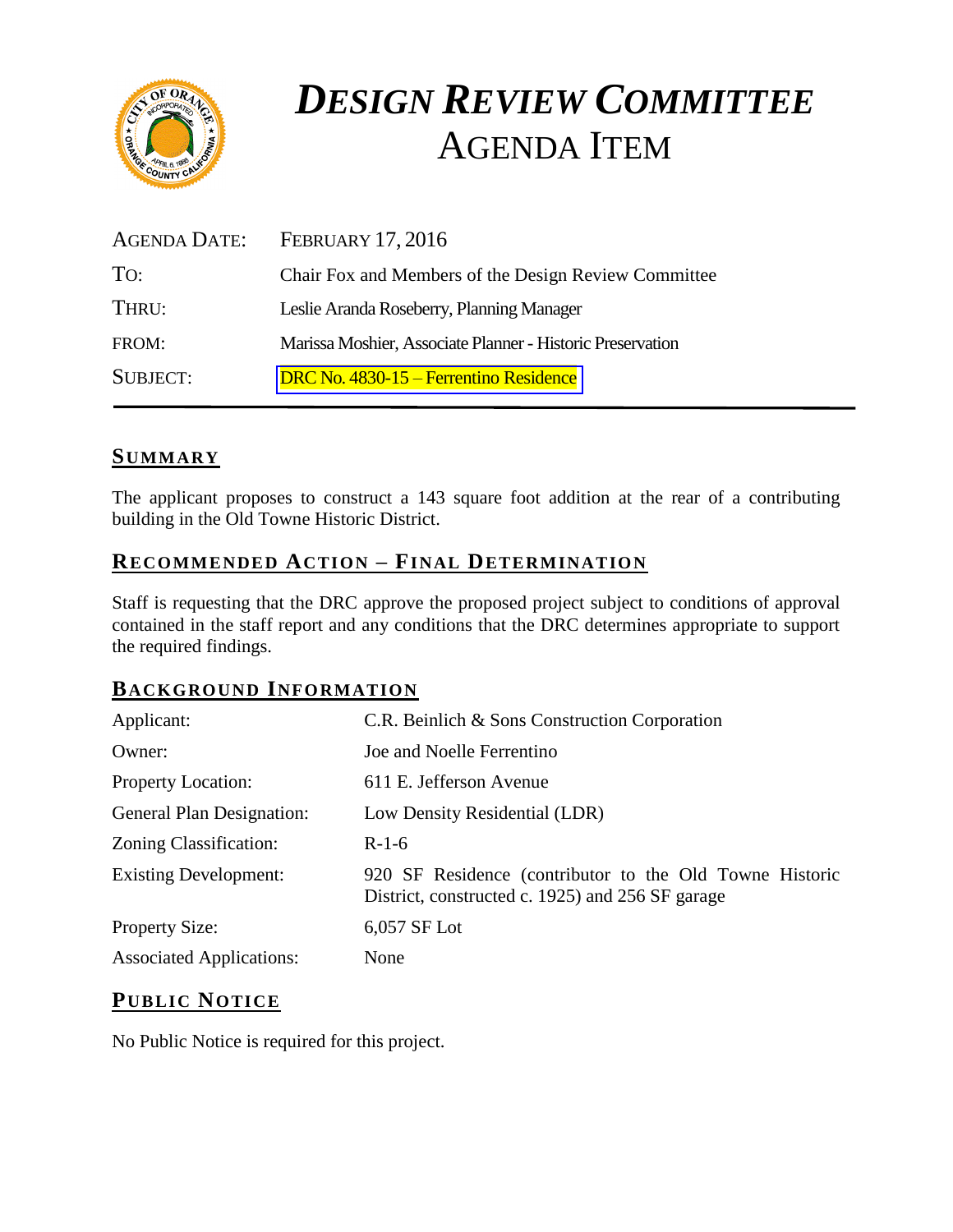# **ENVIRONMENTAL REVIEW**

**Categorical Exemption:** The proposed project is categorically exempt from the provisions of the California Environmental Quality Act (CEQA) per State CEQA Guidelines 15331 (Historical Resource Restoration/Rehabilitation) because the project consists of rehabilitation of a historical resource in conformance with the *Secretary of the Interior's Standards for the Treatment of Historic Properties (Secretary's Standards)*. In conformance with the Secretary's Standards, the small addition at the rear of the building will be minimally visible form the street and will not negatively impact the character of the historic building or the Old Towne Historic District. The proposed addition is appropriately differentiated from the historic building, and will not destroy historic materials or features that characterize the property. There is no environmental public review required for a Categorical Exemption.

# **PROJECT DESCRIP TION**

The applicant proposes to construct a 143 square foot addition at the rear of a 920 square foot contributing single family residence in the Old Towne Historic District. The major project components are:

- The proposed addition will contain a second bathroom and laundry room.
- The addition will be constructed at the rear of the historic building and will be minimally visible from the street.
- The addition has a flat roof with a simplified parapet, reflecting the Spanish Colonial Revival style of the historic building.
- The existing Floor Area Ratio (FAR) is 0.19. The proposed FAR is 0.22.
- The non-historic Spanish lace stucco and foam moldings will be removed from the historic building and replace with a sand finish stucco. The addition will also be clad with the same sand finish stucco.
- One non-historic aluminum window on the east elevation of the historic building will be replaced with a new double-hung wood window to match the existing historic windows.

# **EXISTING SITE**

The existing site is developed with a 920 square foot single family residence, constructed circa 1925, and a 256 square foot garage. Both buildings are contributing features to the National Register of Historic Places Old Towne Historic District. Between 1991 and 2005, the residence was altered with the addition of foam moldings on the front elevation and application of a Spanish lace stucco finish. These features are not historic elements of the building.

# **EXISTING AREA CONTEXT**

The property is located on the north side of the 600 block of East Jefferson Avenue. The surrounding area is zoned R-1-6, and adjacent properties are primarily single family residences. Of the 11 parcels on the north side of E. Jefferson Avenue, seven contain contributors to the Historic District. There are no contributors on the south side of the block.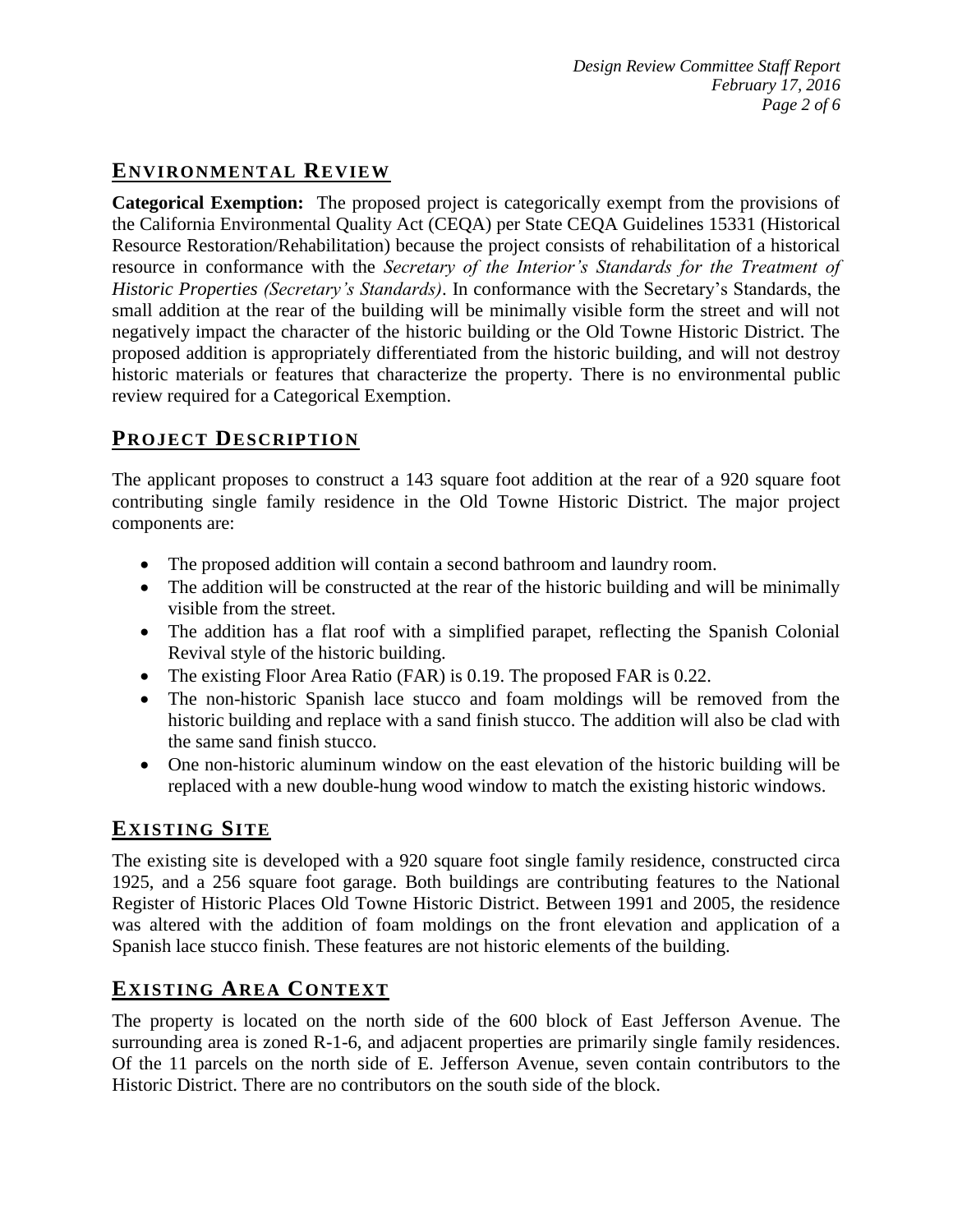# **EVALUATION CRITERIA**

Orange Municipal Code (OMC) Section 17.10.070 establishes the general criteria the DRC should use when reviewing the project. This section states the following:

The project shall have an internally consistent, integrated design theme, which is reflected in the following elements:

#### 1. **Architectural Features**.

- a. The architectural features shall reflect a similar design style or period.
- b. Creative building elements and identifying features should be used to create a high quality project with visual interest and an architectural style.

#### 2. **Landscape**.

- a. The type, size and location of landscape materials shall support the project's overall design concept.
- b. Landscaping shall not obstruct visibility of required addressing, nor shall it obstruct the vision of motorists or pedestrians in proximity to the site.
- c. Landscape areas shall be provided in and around parking lots to break up the appearance of large expanses of hardscape.
- 3. **Signage**. All signage shall be compatible with the building(s) design, scale, colors, materials and lighting.
- 4. **Secondary Functional and Accessory Features**. Trash receptacles, storage and loading areas, transformers and mechanical equipment shall be screened in a manner, which is architecturally compatible with the principal building(s).

### **ANALY SIS/STATEMENT OF THE ISSUES**

#### Issue 1: Compatibility of the Addition

At 143 square feet, the proposed addition is appropriately scaled to the small size of the historic house. The location of the addition allows retention of the character-defining features of the building on the primary elevations. The addition is 11 feet 6 inches tall to the top of the parapet and will not be visible over the roof of the historic house. To differentiate the addition from the historic building, the addition's parapet is a simplified version of the historic parapet with the articulation at the corners eliminated. The addition is also inset from the east and west sides of the historic building to further differentiate its mass from the historic building. The sand finish stucco and wood double hung windows are compatible with the design and materials of the historic building.

The applicant is also proposing to remove the non-historic foam moldings on the front elevation and Spanish lace stucco on all sides of the building. These elements were added to the house between 1991 and 2005 and detract from the integrity of the historic building. Their removal and the proposed new sand finish stucco will restore character-defining features of the building, as recommended by the Old Towne Design Standards. Staff recommends that the DRC finds that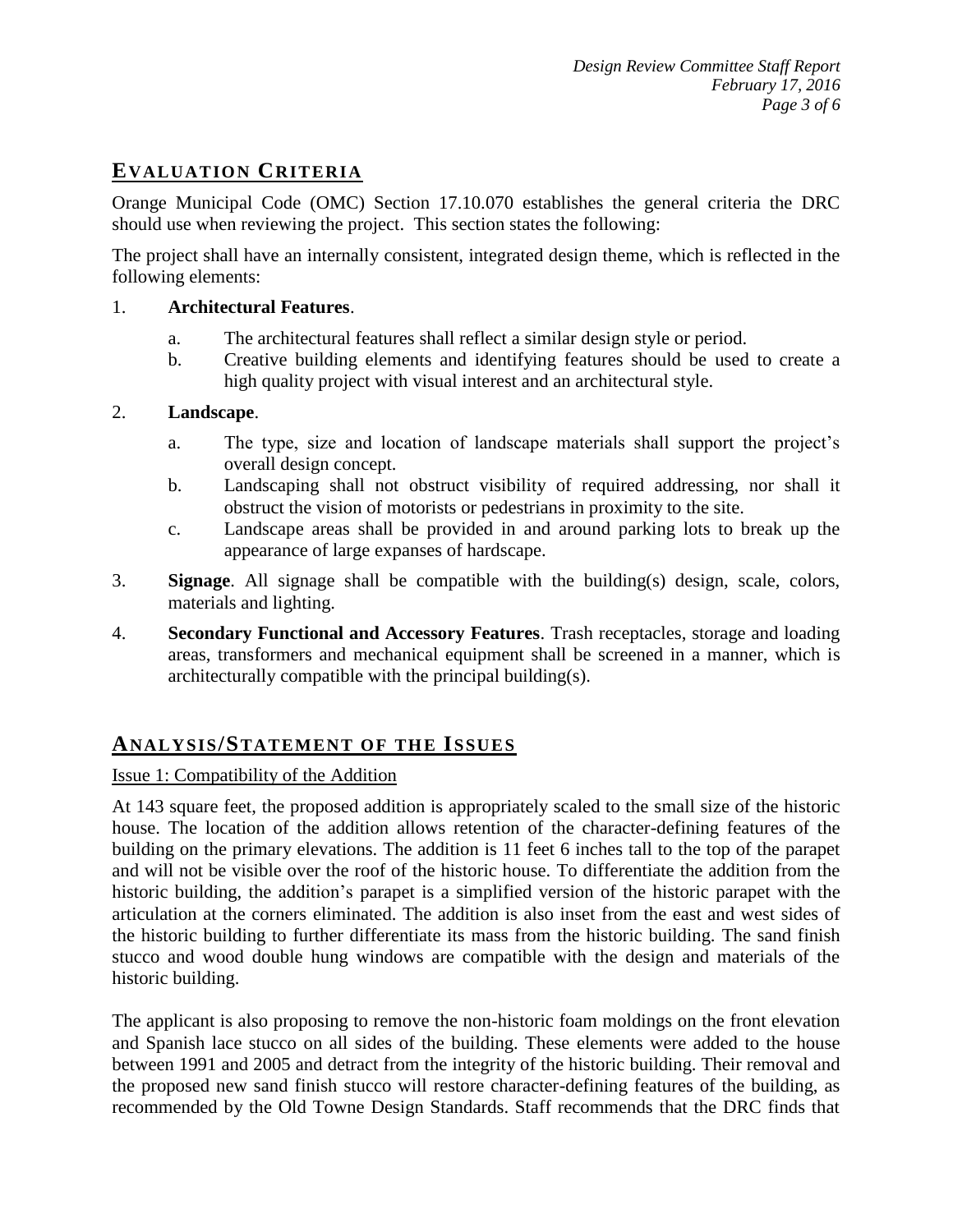the proposed project is in conformance with the Old Towne Design Standards and the *Secretary's Standards*.

### **ADVISORY BOARD RECOMMENDATION**

None.

## **STAFF RECOMMENDATION AND REQUIRED FINDINGS**

The courts define a "Finding" as a conclusion which describes the method of analysis decision makers utilize to make the final decision. A decision making body "makes a Finding," or draws a conclusion, through identifying evidence in the record (i.e., testimony, reports, environmental documents, etc.) and should not contain unsupported statements. The statements which support the Findings bridge the gap between the raw data and the ultimate decision, thereby showing the rational decision making process that took place. The "Findings" are, in essence, the ultimate conclusions which must be reached in order to approve (or recommend approval of) a project. The same holds true if denying a project; the decision making body must detail why it cannot make the Findings.

The Findings are applied as appropriate to each project. Based on the following Findings and statements in support of such Findings, staff recommends the DRC approve the project with recommended conditions.

*1. In the Old Towne Historic District, the proposed work conforms to the prescriptive standards and design criteria referenced and/or recommended by the DRC or other reviewing body for the project (OMC 17.10.070.G.1).*

The proposed project is in conformance with the Old Towne Design Standards. The mass and scale of the addition are appropriate for the size of the historic building and for the character of the Historic District. The addition is minimally visible from the public right of way and is subordinate to the historic building. The addition's design and materials are compatible with the historic building and are appropriately differentiated from the historic building. The addition re-uses existing historic materials where feasible and does not significantly change or obscure the building's character-defining features.

*2. In any National Register Historic District, the proposed work complies with the Secretary of the Interior's standards and guidelines (OMC 17.10.07.G.2).*

Projects found to be in conformance with the Old Towne Design Standards are generally considered to be in conformance with the *Secretary's Standards*. In conformance with Standard 2, the small addition at the rear of the building will be minimally visible form the street and will not negatively impact the character of the historic building or the Old Towne Historic District. In conformance with Standards 9 and 10, the proposed addition is appropriately differentiated from the historic building, and will not destroy historic materials or features that characterize the property. The proposed project will also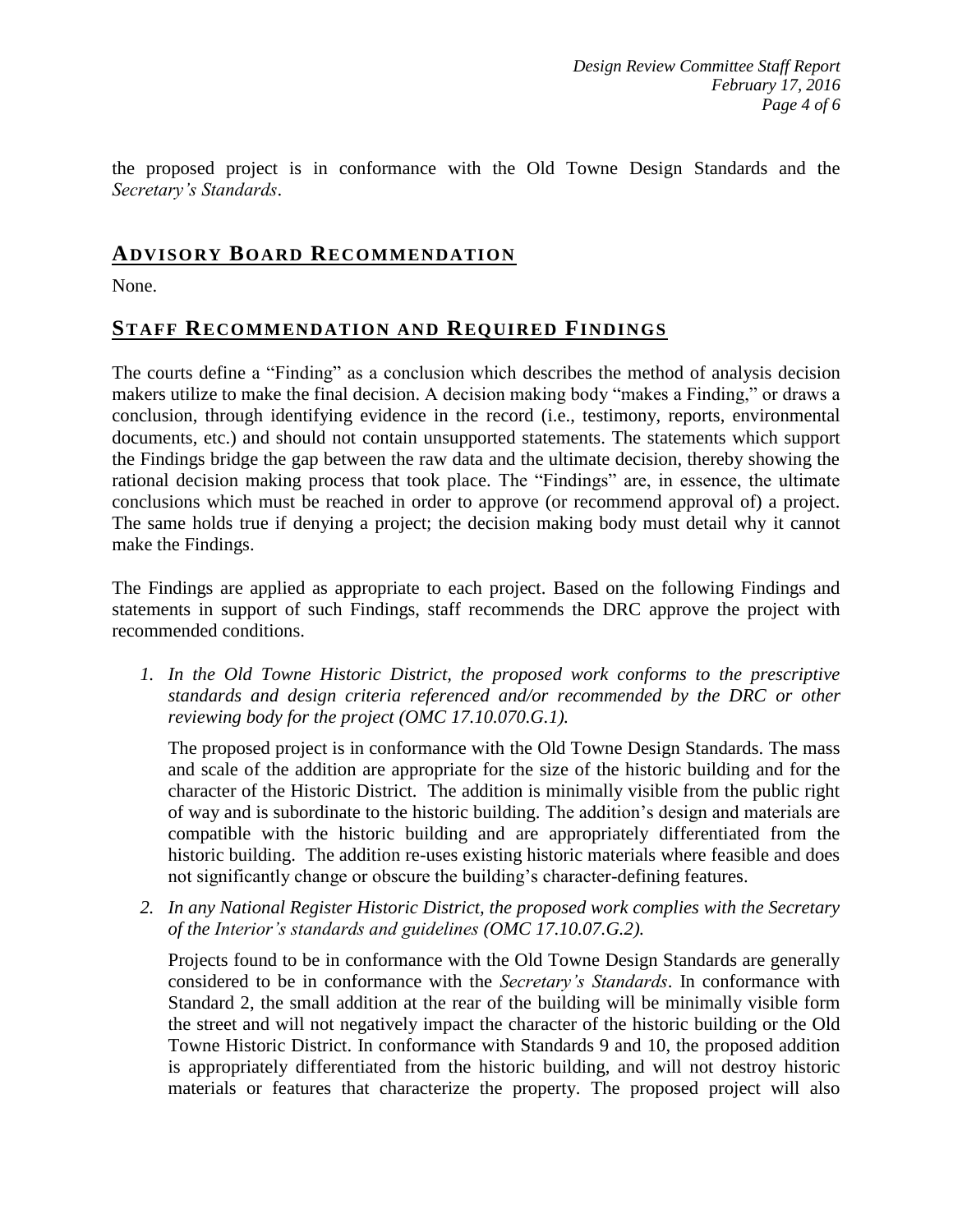remove non-historic exterior features and replace them with compatible materials. The project is in conformance with the *Secretary's Standards*.

*3. The project design upholds community aesthetics through the use of an internally consistent, integrated design theme and is consistent with all adopted specific plans, applicable design standards, and their required findings (OMC 17.10.07.G.3).*

As described above, the proposed project conforms to the Old Towne Design Standards, which are the applicable standards and design criteria referenced and/or recommended by the Design Review Committee for projects in the Old Towne Historic District.

*4. For infill residential development, as specified in the City of Orange Infill Residential Design Guidelines, the new structure(s) or addition are compatible with the scale, massing, orientation, and articulation of the surrounding development and will preserve or enhance existing neighborhood character (OMC 17.10.07.G.4).*

The *City of Orange Infill Residential Design Guidelines* do not apply to projects located within the Old Towne Historic District; this finding does not apply.

# **CONDITIONS**

The approval of this project is subject to the following conditions:

- 1. All construction shall conform in substance and be maintained in general conformance with plans and exhibits labeled Attachment 4 in the staff report (date stamped received January 22, 2016), including modifications required by the conditions of approval, and as recommended for approval by the Design Review Committee.
- 2. The applicant agrees to indemnify, hold harmless, and defend the City, its officers, agents and employees from any and all liability or claims that may be brought against the City arising out of its approval of this permit, save and except that caused by the City's active negligence.
- 3. The applicant, business owner, managers, successors, and all future assigns shall comply with all Federal, State and local laws, including all City regulations. Violation of any of those laws in connection with the use will be cause for revocation of this permit.
- 4. Except as otherwise provided herein, this project is approved as a precise plan. After any application has been approved, if changes are proposed regarding the location or alteration of any use or structure, a changed plan may be submitted to the Community Development Director for approval. If the Community Development Director determines that the proposed change complies with the provisions and the spirit and intent of the approval action, and that the action would have been the same for the changed plan as for the approved plot plan, the Community Development Director may approve the changed plan without requiring a new public hearing.
- 5. Prior to the issuance of building permits, the applicant shall pay all applicable development fees including but not limited to: City sewer connection, Orange County Sanitation District